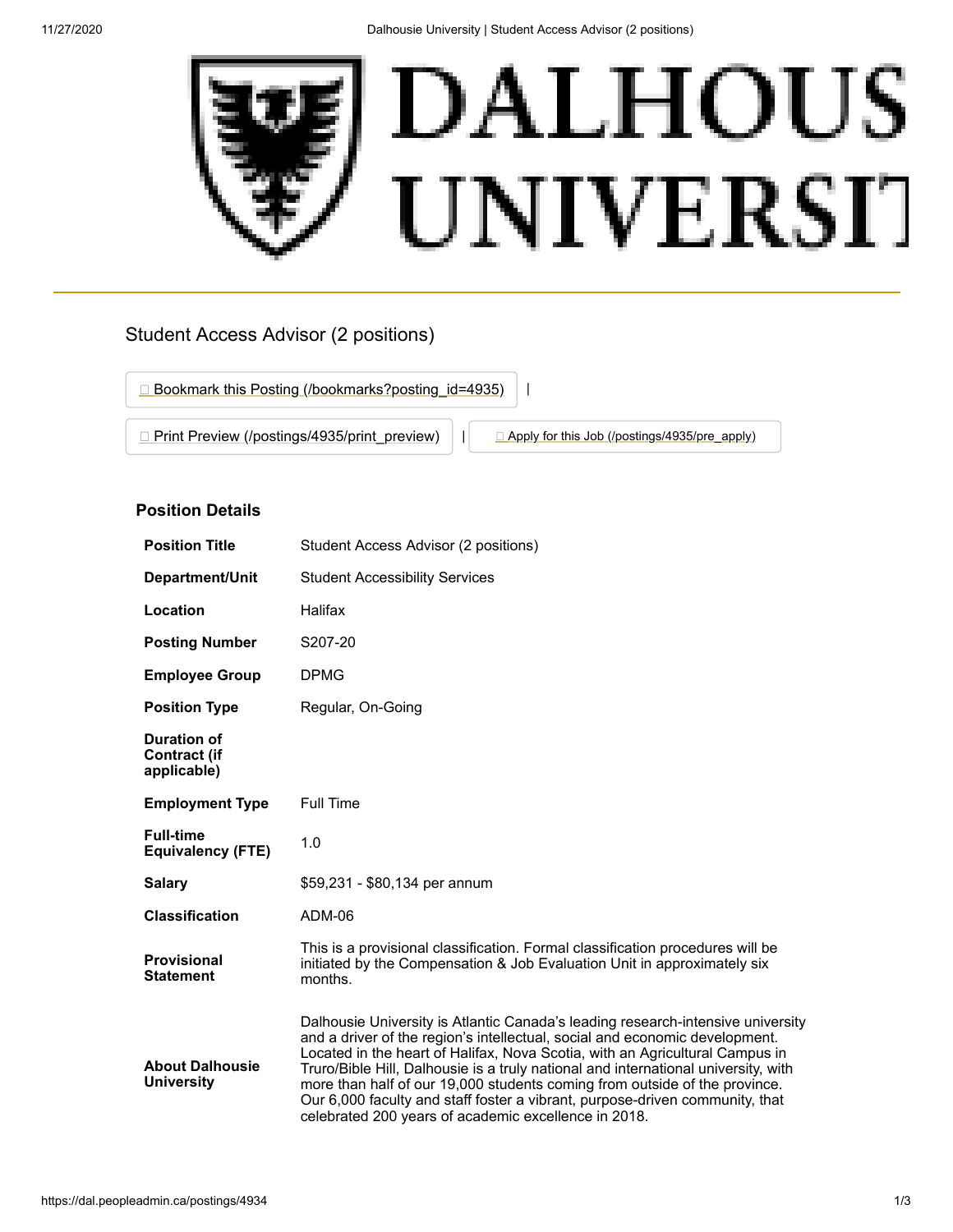11/27/2020 Dalhousie University | Student Access Advisor (2 positions)

| <b>Job Summary</b>                         | Student Affairs is a collection of integrated units that collaborates with faculty,<br>staff and students to enhance the student experience. We promote an<br>inclusive, holistic and student-centric approach to learning and academic<br>success and act as a professional resource in the delivery of evidence-based<br>student enrolment, wellness, development and academic support programs<br>and services. Reporting to the Manager, Student Accessibility Centre, the<br>Student Access Advisor facilitates full and inclusive access to the campus<br>community through student accommodation planning and implementation,<br>educational initiatives, and collaboration with multiple stakeholders. Utilizing an<br>equity-mindedness approach, the Student Access Advisor assists students in<br>reducing or removing barriers (physical, attitudinal, technological, or systemic)<br>to their on-campus living and/or learning environments. |
|--------------------------------------------|-----------------------------------------------------------------------------------------------------------------------------------------------------------------------------------------------------------------------------------------------------------------------------------------------------------------------------------------------------------------------------------------------------------------------------------------------------------------------------------------------------------------------------------------------------------------------------------------------------------------------------------------------------------------------------------------------------------------------------------------------------------------------------------------------------------------------------------------------------------------------------------------------------------------------------------------------------------|
| Kev<br><b>Responsibilities</b>             | - Provide 1-1 advising support to facilitate student access to academic courses<br>and programs, facilities, services, and activities.                                                                                                                                                                                                                                                                                                                                                                                                                                                                                                                                                                                                                                                                                                                                                                                                                    |
|                                            | - Identify classroom, exam and other accommodations (e.g. co-op) to reduce<br>barriers to student learning.                                                                                                                                                                                                                                                                                                                                                                                                                                                                                                                                                                                                                                                                                                                                                                                                                                               |
|                                            | - Develop and ensure student accessibility plans reflect the university's duty to<br>accommodate.                                                                                                                                                                                                                                                                                                                                                                                                                                                                                                                                                                                                                                                                                                                                                                                                                                                         |
|                                            | - Gather information and consult with faculty (including Associate/Assistant<br>Deans, Program Coordinators, School Directors) and others to implement<br>student accessibility plans.                                                                                                                                                                                                                                                                                                                                                                                                                                                                                                                                                                                                                                                                                                                                                                    |
|                                            | - Manage and problem-solve complex student case files.                                                                                                                                                                                                                                                                                                                                                                                                                                                                                                                                                                                                                                                                                                                                                                                                                                                                                                    |
|                                            | - Identify when and with whom to implement appropriate crisis management<br>and intervention responses, demonstrating awareness of on and off-campus<br>resources and processes.                                                                                                                                                                                                                                                                                                                                                                                                                                                                                                                                                                                                                                                                                                                                                                          |
| <b>Note</b>                                | Hours may fluctuate based on student demand. Ability to work a flexible<br>schedule including days, evenings, and some weekend assignments may be<br>required.                                                                                                                                                                                                                                                                                                                                                                                                                                                                                                                                                                                                                                                                                                                                                                                            |
| Qualifications                             | Master's degree in a relevant field with approximately five years' related<br>experience working with students, preferably in a post-secondary setting (or an<br>equivalent combination of training and experience) is required. Previous<br>experience in either human rights advocacy, student advising, and/or disability<br>support is required, along with a demonstrated understanding of issues related<br>to access, equity and inclusion. Demonstrated ability to exercise tact and<br>sound judgment with various stakeholders such as students, staff, faculty, and<br>parents is essential. Demonstrated ability to adapt and respond positively to<br>changing conditions, priorities, and technologies is also required.                                                                                                                                                                                                                    |
|                                            |                                                                                                                                                                                                                                                                                                                                                                                                                                                                                                                                                                                                                                                                                                                                                                                                                                                                                                                                                           |
|                                            | The successful candidate is expected to demonstrate proficiency in<br>Dalhousie's core and leadership competencies<br>(https://www.dal.ca/dept/leaders.html), in particular:                                                                                                                                                                                                                                                                                                                                                                                                                                                                                                                                                                                                                                                                                                                                                                              |
| <b>Job Competencies</b>                    | - Respect & Inclusion<br>- Adaptability<br>- Knowledge & Thinking Skills<br>- Communication<br>- Service                                                                                                                                                                                                                                                                                                                                                                                                                                                                                                                                                                                                                                                                                                                                                                                                                                                  |
| <b>Additional</b><br><b>Information</b>    | Dalhousie University supports a healthy and balanced lifestyle. Our total<br>compensation package includes a defined benefit pension plan, health and<br>dental plans, a health spending account, an employee and family assistance<br>program and a tuition assistance program.                                                                                                                                                                                                                                                                                                                                                                                                                                                                                                                                                                                                                                                                          |
| <b>Application</b><br><b>Consideration</b> | Applications from university employees and external candidates are given<br>concurrent consideration. Among short-listed candidates, university employees<br>will be given special consideration.                                                                                                                                                                                                                                                                                                                                                                                                                                                                                                                                                                                                                                                                                                                                                         |